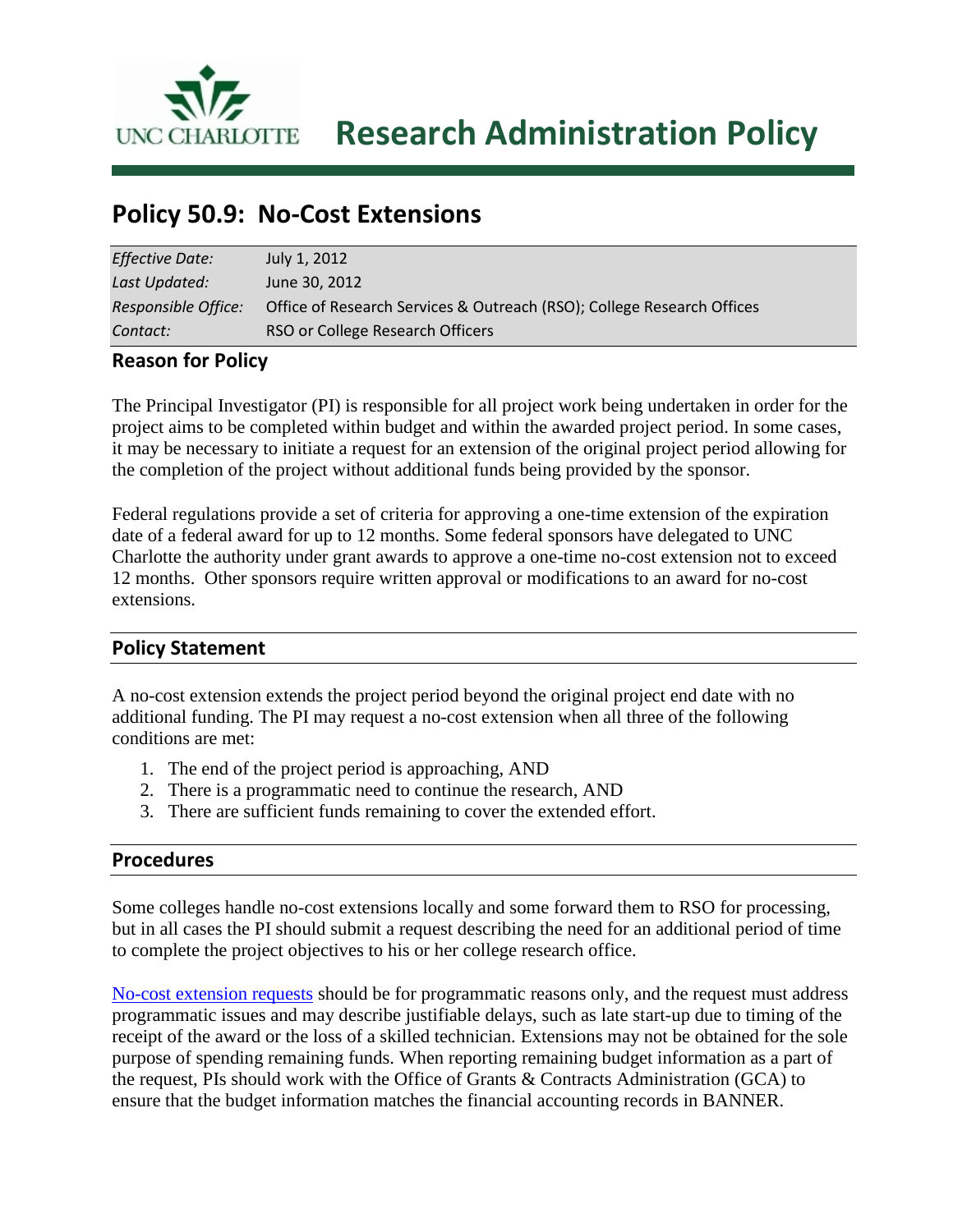In order to allow time for processing and to meet agency requirements, requests should be submitted between 45 and 60 days before the end of the award period. The scientific justification/rationale for a no-cost extension request often addresses the following four questions:

- 1. Why is additional time necessary?
- 2. What are the total estimated funds remaining as of the current project end date (including indirect costs)? GCA will assist the PI to determine this value.
- 3. Why are these funds available?
- 4. How will these funds be used during the extension period?

Most federal sponsors allow the University to grant a one-time extension of a grant without additional funds of up to one year, with any further extensions of time requiring the prior approval of the sponsor. Non-federal sponsors may require the formal execution of an amendment to the contract to effectuate changes or extensions of the terms and conditions of an award.

Additional no-cost extension requests outside of the delegated authority to the university for the initial no-cost extension must be approved by the sponsor. These additional requests for a second no-cost extension often involve significantly more work because, in addition to responding to the four questions above, the PI and the research administrators must explain why programmatic progress has been substantially delayed and/or why significant funds still remain. Dependent on the funding appropriations of programmatic resources to federal sponsors, funds may or may not be available for continuous spending, which could result in a denial of a request for extension of the project end date.

Note that the sponsor always retains the right to say "no." Examples of reasons to say no might include inadequate programmatic justification, a prior year's funding appropriation that cannot be extended, or an amount of residual funds that appears excessive. Because a request could be denied, it is always a good idea to request the extension in enough time to manage an orderly accomplishment of project work, and to have a contingency plan in case the sponsor does not approve the extension.

Technical communications between PIs and their agency program directors are authorized and encouraged, but RSO research administration staff or authorized college research administrators should always handle communication with agency officials on matters concerning award agreements.

In those instances where the existing fund number is to be used for a future budget period or the current budget period has been extended beyond the original termination date, GCA will update the BANNER fund number to reflect the new budget end date after their receipt of the approved no-cost extension or contract modification. Documentation must be in the form of a letter (or official e-mail) from an authorized official of the sponsor approving the extension, or by way of a modification of a notice of award.

*Note: If human and/or animal subjects are involved in the project, an approved protocol must be in place for the full time period of the project. If a protocol will expire during the extended period, it must be renewed in accordance with University Office of Research Compliance policies.*